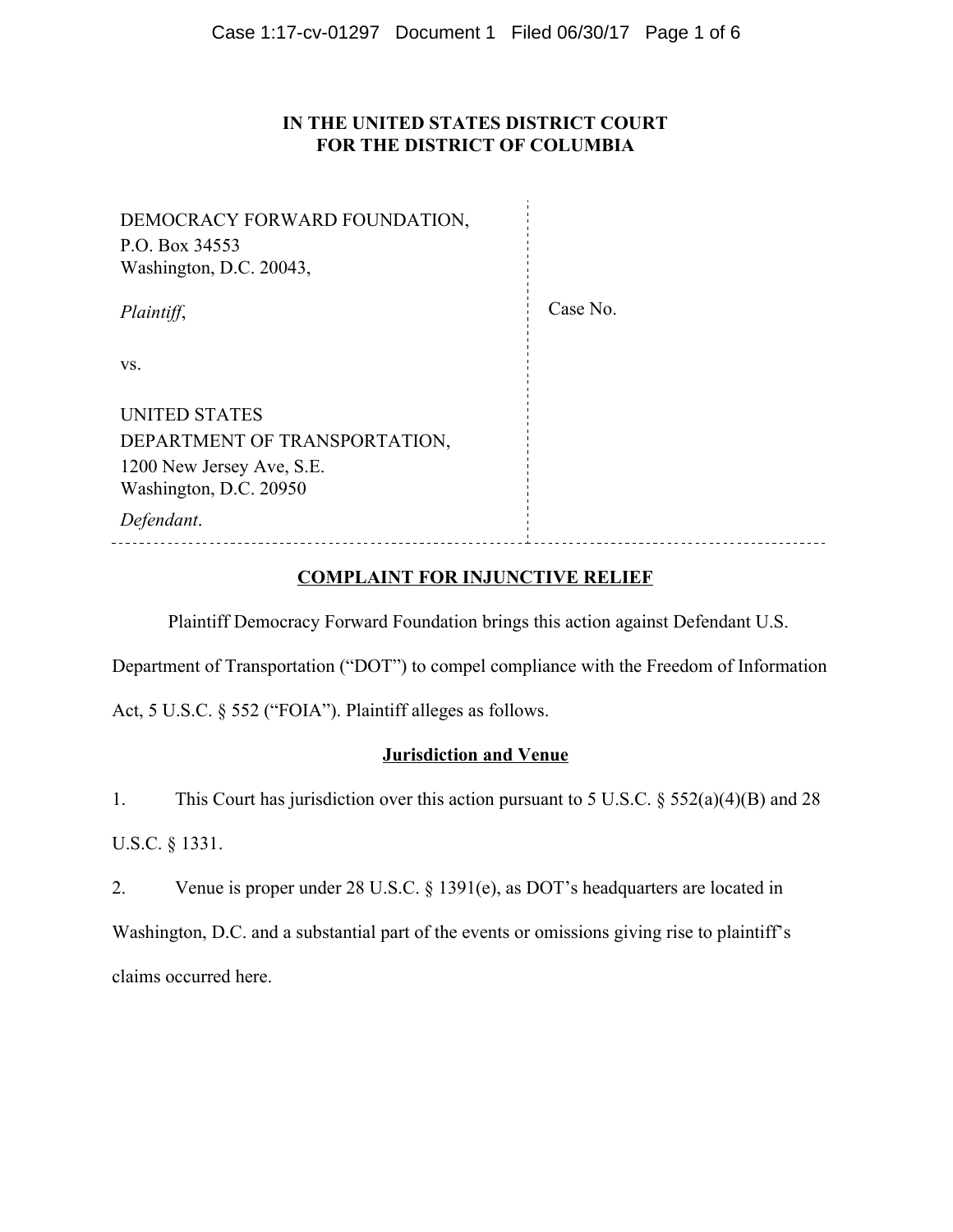#### **Parties**

3. Plaintiff Democracy Forward Foundation is a not-for-profit media organization incorporated under the laws of the District of Columbia, and based in Washington, D.C. Plaintiff works to promote transparency and accountability in government, in part, by educating the public on government actions and policies.

4. Defendant DOT is a federal agency within the meaning of FOIA, 5 U.S.C. § 552(f)(1), and is headquartered in Washington, D.C. DOT has possession, custody, and control of records to which plaintiff seeks access.

## **Facts**

#### **The Trump Administration's Use of Informal Advisers to Shield Policymaking**

5. President Donald Trump and DOT have made unprecedented use of so-called "informal advisers" to inform and conduct policymaking, bypassing both Senate-confirmed Cabinet secretaries and federal ethics regulations intended to prevent conflicts-of-interest and corruption. *See, e.g.*, Josh Dawsey and Isaac Arnsdorf, *Trump Doling Out Plum Adviser Jobs to Rich Friends*, Politico (Jan. 22, 2017, 7:17 AM), https://goo.gl/sCztGw; Maggie Haberman and Glenn Thrush, *Trump Reaches Beyond West Wing for Counsel*, N.Y. Times (Apr. 22, 2017), https://goo.gl/97YLHF.

6. These informal advisors have a significant financial interest in many of the issues on which President Trump has solicited, and continues to solicit, advice. For example, President Trump has empowered real estate developers Richard LeFrak and Steven Roth "to monitor spending" on his proposed \$1 trillion infrastructure plan. Peter Grant and Ted Mann, *Donald Trump Asks Richard LeFrak, Steven Roth To Monitor Infrastructure Plan's Costs*, Wall Street

2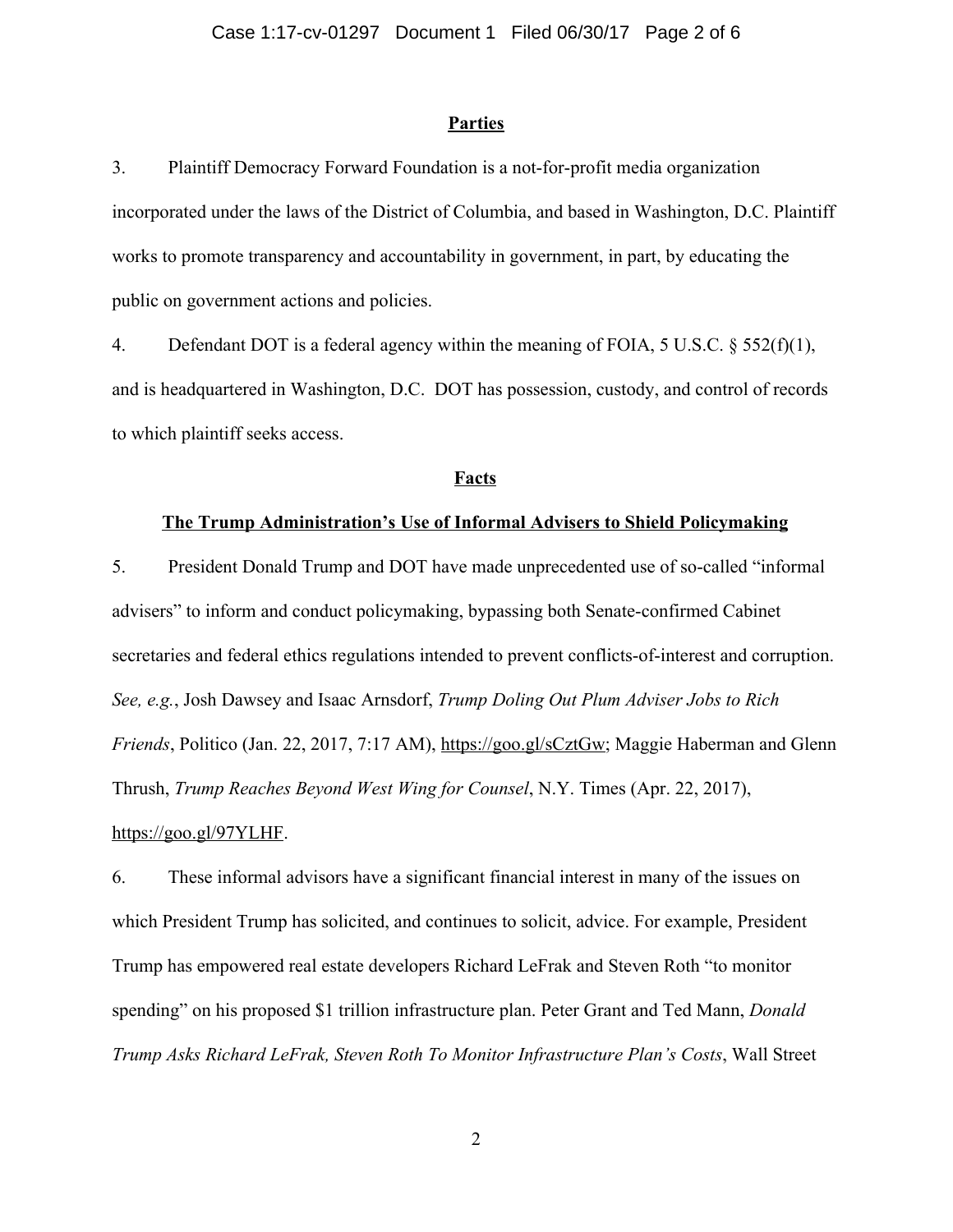#### Case 1:17-cv-01297 Document 1 Filed 06/30/17 Page 3 of 6

Journal (Jan. 16, 2017), https://goo.gl/fXjCzY. Yet, both LeFrak and Roth have significant financial interests in infrastructure projects. Sarah Mulholland and Mark Niquette, *Trump Ties to Infrastructure Advisers Roth, LeFrak Run Deep*, Bloomberg (Feb. 15, 2017),

https://goo.gl/hkLSeS. Roth's real estate company Vornado Realty Trust, for example, recently merged with The JBG Companies to create JBG SMITH Properties. The new company is a major landlord for the federal government, and was recently on the shortlist for a \$2 billion contract for development rights to the FBI's headquarters. Ethan Rothstein, *Donald Trump Taps Richard LeFrak, Steven Roth To Lead New Infrastructure Council*, Forbes (Jan. 17, 2017), https://goo.gl/rsSqku.

7. Despite the fact that both LeFrak and Roth have personal financial interests in infrastructure policy and projects, President Trump has claimed "everything is going to be run by them." *Partial Transcript: Trump's Interview with the Times*, N.Y. Times (Apr. 5, 2017), https://goo.gl/fBdr38.

8. Despite the potential conflicts and corruption posed by the widespread use of informal advisors, DOT Secretary Elaine Chao, during a joint interview with LeFrak, stated the government's use of informal advisers is necessary because "[t]he federal government can't do it alone." Michelle Fox, *Details On Infrastructure Plan To Come 'Pretty Soon,' Transportation Secretary Says*, CNBC (May 1, 2017), https://goo.gl/dBwdsr.

## **Plaintiff's FOIA Request**

9. To understand and explain to the public the scope and nature of government business conducted by LeFrak, Roth, and other informal advisers, plaintiff submitted a FOIA request to DOT.

3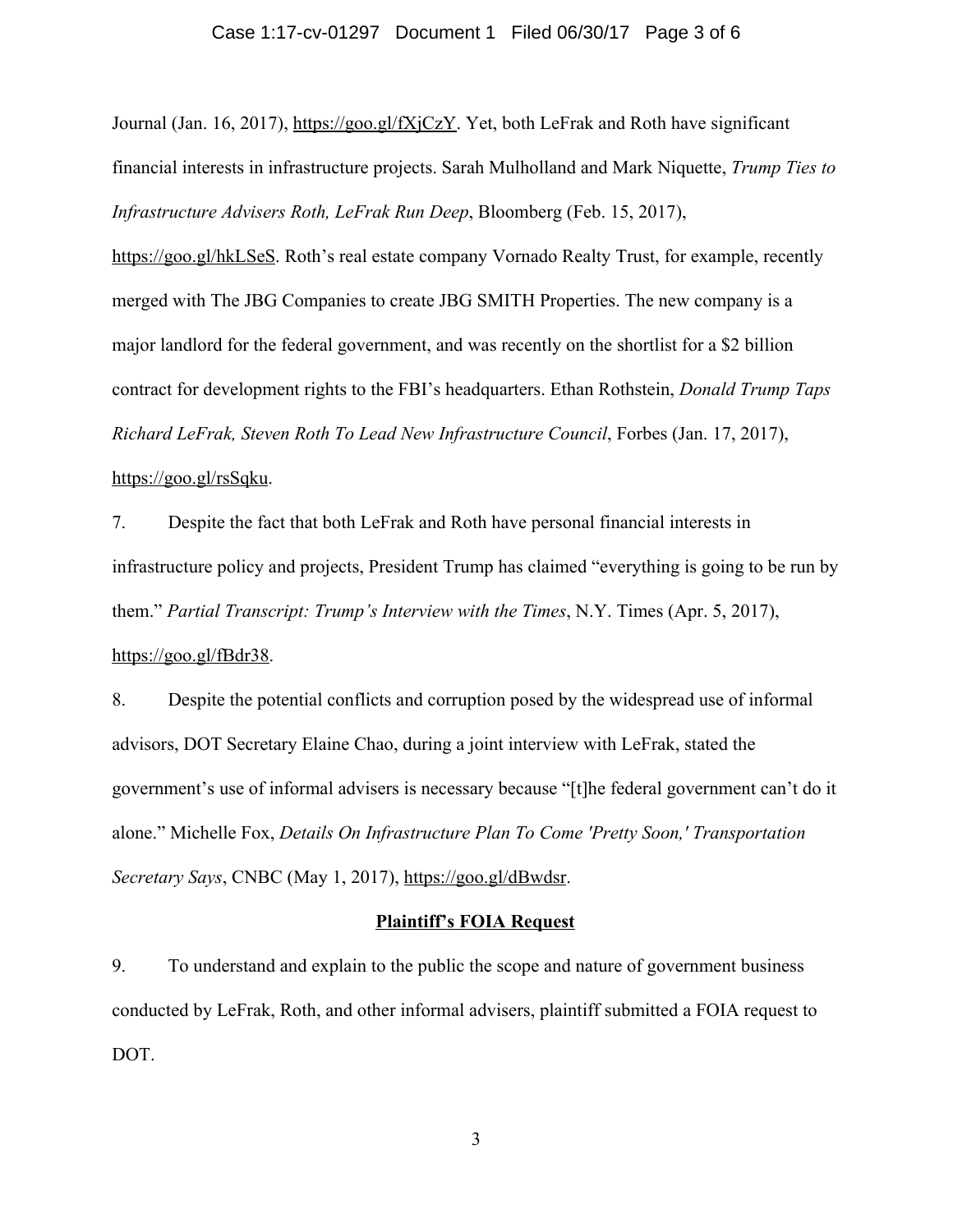# Case 1:17-cv-01297 Document 1 Filed 06/30/17 Page 4 of 6

10. Plaintiff's FOIA request was submitted via electronic mail on May 19, 2017 and requested the following:

1) All communications, including any attachments, sent to or from Carl Icahn, Rudolph Giuliani, Richard LeFrak, Steven Roth, Robert Kraft, Ike Perlmutter, Steve Schwarzman, Phil Ruffin, Rupert Murdoch, Corey Lewandowski, Newt Gingrich, Chris Ruddy, Sean Hannity, Thomas Barrack, Jr., Chris Christie, Roger Stone, Eric Trump, or Donald Trump, Jr.

2) All communications, including any attachments, made or received in relation to or reflecting the conduct of government business using any nongovernmental email account or nongovernmental communications device established, controlled or used by Carl Icahn, Rudolph Giuliani, Richard LeFrak, Steven Roth, Robert Kraft, Ike Perlmutter, Steve Schwarzman, Phil Ruffin, Rupert Murdoch, Corey Lewandowski, Newt Gingrich, Chris Ruddy, Sean Hannity, Thomas Barrack, Jr., Chris Christie, Roger Stone, Eric Trump, or Donald Trump, Jr.

11. Plaintiff sought a waiver of search and duplicating fees under 5 U.S.C. §

 $552(a)(4)(A)(iii)$ , which requires waiver of fees if the disclosure is "in the public interest because

it is likely to contribute significantly to public understanding of the operations or activities of the

government and is not primarily in the commercial interest of the requester."

12. On May 24, 2017, DOT acknowledged receipt of the letter and assigned the request

tracking number 2017-243.

13. Pursuant to 5 U.S.C. § 552(a)(6)(A)(i), DOT was required to determine whether to

comply with the FOIA request within twenty (20) working days of receipt of the request and to

notify plaintiff immediately of its determination, the reasons therefor, and the right to appeal any adverse determination.

14. DOT's determination regarding plaintiff's FOIA request was due, at the latest, by June 19, 2017.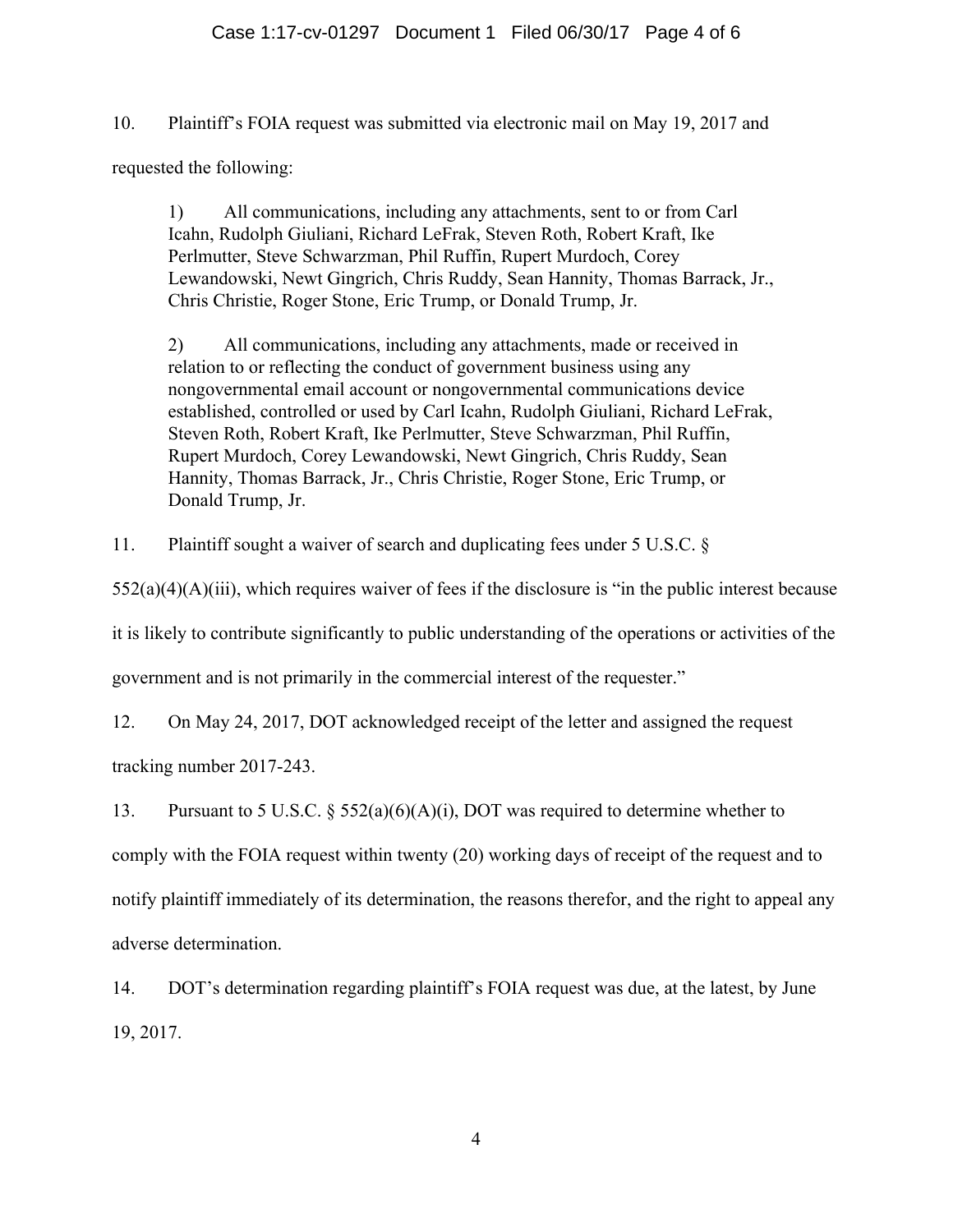#### Case 1:17-cv-01297 Document 1 Filed 06/30/17 Page 5 of 6

15. As of the date of this complaint, DOT has failed to: (1) determine whether to comply with the FOIA request, (2) notify plaintiff of any such determination of the reasons therefor, (3) advise plaintiff of the right to appeal any adverse determination, or (4) produce the requested records or otherwise demonstrate that the requested records are exempt from production.

16. Because DOT has failed to comply with the time limit set forth in 5 U.S.C. §  $552(a)(6)(A)$ , plaintiff is deemed to have exhausted any and all administrative remedies pursuant to 5 U.S.C.  $\S$  552(a)(6)(C).

### **Claim for Relief**

### **Count One (Violation of FOIA, 5 U.S.C. § 552)**

17. Plaintiff incorporates by reference the foregoing paragraphs as if fully set forth herein. 18. By failing to respond to plaintiff's request within the statutorily mandated twenty (20) days, DOT has violated its duties under 5 U.S.C.§ 552, including but not limited the duties to conduct a reasonable search for responsive records, to take reasonable steps to release all nonexempt information, and to not withhold responsive records.

WHEREFORE, plaintiff prays that this Court:

1. order defendant to conduct a search for any and all responsive records to plaintiff's FOIA request using search methods reasonably likely to lead to discovery of all responsive records;

2. order defendant to produce, by a date certain, any and all non-exempt responsive records and a *Vaughn* index of any responsive records withheld under a claim of exemption;

3. enjoin defendant from continuing to withhold any and all non-exempt responsive records;

4. order defendant to grant plaintiff's request for a fee waiver;

5